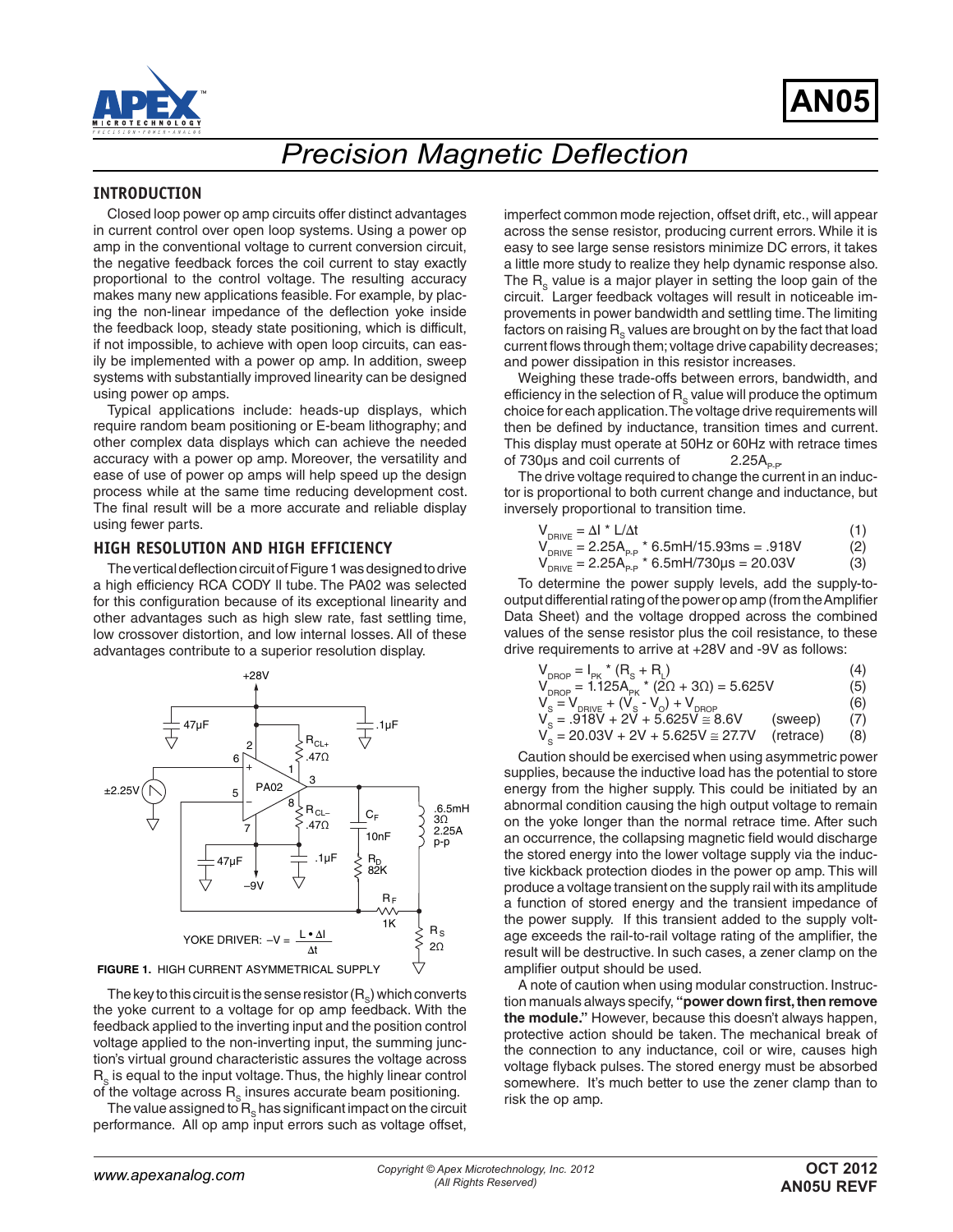#### **STABILITY CONCERNS**

Since the current control capabilities of this circuit rely on feedback from the current-to -voltage conversion sense resistor, phase shift due to the inductance of the yoke will be evident in the feedback signal. Because the phase shift approaches 90° on a perfect inductor and the phase margin of an op amp is always less than 90°, design adaptations are required to prevent oscillation.

The network consisting of  $R_{p}$ ,  $R_{F}$  and  $C_{F}$  serves to shift from a current feedback via  $R_s$  to a direct voltage feedback at the upper frequencies. This bypasses the extra phase shift caused by the inductor. In selecting component values for this network,  $R_{\rm F}$  should be much larger than  $R_{\rm s}$ , but should not exceed 1KΩ for the PA02, because the input capacitance of the op amp would otherwise add phase shift. In selecting values of  $\mathsf{R}_{_\mathsf{D}}$  and  $\mathsf{C}_\mathsf{F}$  start with values prescribed by the Apex Microtechnology Power Design tool which will yield a stable circuit. Spice analysis and bench measurements will usually allow impedance of both these components to increase and speed up the circuit.

For an even more powerful version of this circuit, the PA10 power op amp can be used, as shown in Figure 2. With this device, a 7.8mH 4 $\Omega$  coil can be driven at 5A<sub>P-P</sub> with the same timing requirements. Calculations for this design are:

$$
V_{DRIVE} = 5A_{PP} * 7.8mH/15.93ms = 2.45V
$$
 (9)

$$
V_{\text{DRIVE}} = 5A_{\text{p.p.}} * 7.8 \text{mH} / 730 \mu s = 53.43 \text{V}
$$
(10)

$$
V_{DROP} = 2.5APK * (1\Omega + 4\Omega) = 12.5V
$$
\n
$$
V_s = 2.45V + 6.5V + 12.5V \approx 21.5V
$$
\n(sweep) (12)

$$
V_s = 53.43V + 6.5V + 12.5V \approx 72.5V
$$
 (retrace) (13)

$$
+73V
$$



Both of the circuits illustrated have a 730µs retrace time requirement, met easily by the op amp's slew rate and settling time which is substantially faster.

To better understand this and other applications, Figure 3 illustrates input and output waveforms. Traces prior to time A, are the end of the sweep portion where current is changing at a relatively slow rate. The peak output voltage at time A is roughly the sum of equations 9 and 11.

Retracing begins at time A; the electron beam is turned off; and the amplifier starts running open loop because output current is not keeping up with the input command. Circuit slew rate is displayed between time A and time B where the output saturates. This slew rate is usually somewhat less than



the amplifier rating because overdrive is small and the  $R_{p}/C_{F}$ network is a feedback path at the equivalent high frequency signal. At time C, the output current has caught up with the command signal, so the op amp begins closing the loop and settling. Time D is the end of the allotted retrace time and the electron beam is turned back on. Note the non-linearity of the current waveform between times C and D will not cause problems because of this timing.

Note that we calculated a supply voltage requirement of about 73V to change current 5A in 730µs, but most of this change takes place in about 550µs. The first thing making this possible is shown in the amplifier output voltage trace of Figure 3, where saturation voltage of the amplifier is much better than the 6.5V level of the calculations. At time B, current is still flowing through the negative side output transistor, NOT the positive side. The stored energy in the inductor is actually helping the op amp swing closer to the rail. A second factor helping reduce current slew time is again related to stored energy. From time B until current reaches zero, voltage developed across the sense resistor adds to the op amp voltage rather than subtracting from it. Spice analysis indicates peak voltage across the coil at time B is 74.6V.

If a circuit does not include offset and amplitude adjustment capability, the positive peak of the input signal needs to be increased by an amount equal to the normal current change between the actual input peak and time D. From Figure 3 this would be about 5A/15.93ms  $*$  .32ms  $\approx$  0.1A, or 2.35<sub>VPK</sub> input.

When evaluating slew rates of potential amplifiers for these circuits, note that the amplifier is required to swing nearly twice the peak-to-peak output in a small fraction of the total retrace time. In this example, voltage slewing time was about 10% of the retrace time.

Both the PA02 used in Figure 1, and the PA10 used in Figure 2, have raised accuracy levels by placing the non-linear inductive element inside the op amp feedback loop. The very high gain of the op amp and the use of negative feedback produces superior linearity.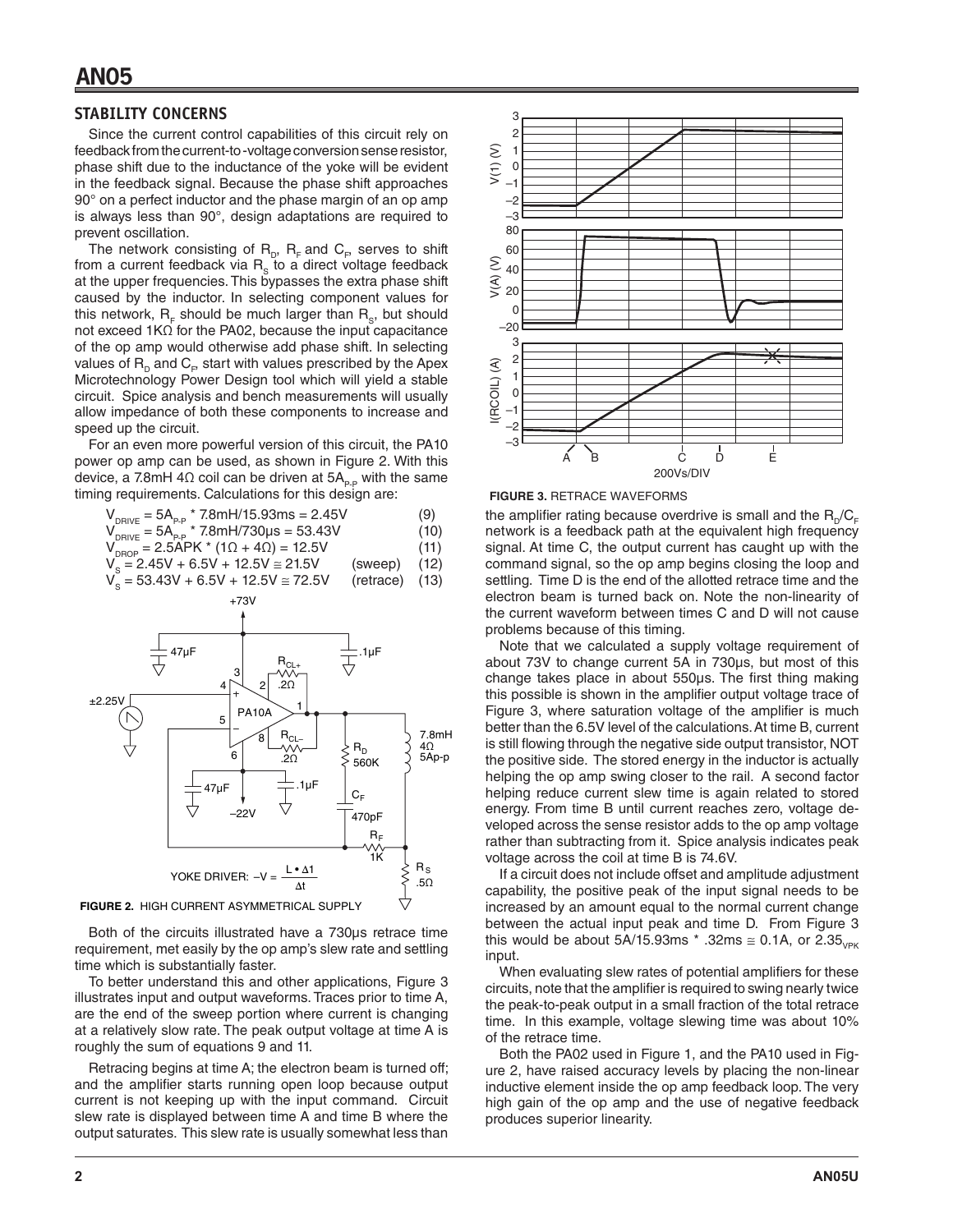## **AN05**

#### **RAPID TRANSITION FOR HEADS-UP DISPLAY**

Heads-up displays demand swift transition between any two points on the screen. The waveforms of Figure 4 depict the input drive voltage and required current to the yoke to achieve a single full-scale step in beam position for the circuit in Figure 5. The 3V levels sustain the steady state current through the coil resistance and the sense resistors. The 29V level corresponds to the peak output voltage required for a position change.



**FIGURE 4.** FULL SCALE STEP FUNCTION WAVEFORMS



**FIGURE 5.** PA09 AS DEFLECTION AMPLIFIER

Starting with amplifier slew rates and settling times from the data sheet, it is determined what percentage of the total transition time will be required for slewing and settling. A reasonable starting point would be to allow 50% of the total transition time.

This circuit was designed for a maximum transition time of 4 $\mu$ s when delivering 2 $A_{pk}$  currents to the 13 $\mu$ H coil. While the fundamentals of this circuit are the same as previously detailed, there are differences due to the higher speed. To achieve rapid transitions, amplifier slew rates must be optimized. As a rule of thumb, compensation for this type circuit should not be lighter than that specified for a gain of 100. Again, the Power Design tool will help selecting values for  $\mathsf{R}_{_\mathrm{D}}$  and  $\mathsf{C}_{_\mathrm{F}}$  With high speed circuits, it is even more important to analyze performance on the bench to insure parasitics don't spoil the circuit.

If 50% of the total transition time is allowed for slewing and settling, 2µs will remain to change the yoke current with full voltage applied to the coil. Voltage requirements are calculated as follows:

| $V = di^* L/dt$                               | (14) |
|-----------------------------------------------|------|
| $V = 4A^*13\mu H/2\mu s = 26V$                | (15) |
| $\bigcap A$ + $\bigcap$ $\bigcap$ + $\bigcap$ | (40) |

$$
V_{DROP} = 2A^* (0.5\Omega + 1\Omega) = 3V
$$
 (16)

$$
V_{\text{DRIVE}} = 26V + 3V = 29V
$$
\n
$$
V_{\text{S}} = 29V + 8V = 37V
$$
\n(17)

With the external compensation selected, the PA09 Data Sheet indicates the amplifier slew rate will be 400V per microsecond. For a calculated swing of 58V, the required voltage slewing time is 145 nanoseconds. Adding the settling time to 0.01% of 1.2µs, the total is comfortably below the 50% allotment of 2 microseconds.

When the circuit was tested, values were further optimized for best performance. The value of  $R_{\rm p}$  had a considerable effect on damping of the circuit. This could be predicted because  $R_{\rm o}$  affects the corner frequency where the roll off slope must be flattened near the unity gain point. The value of  $C_F$  was not critical; however, a compensation capacitor of 2pF, as opposed to the data sheet recommendation of 5pF, helped to increase the slew rate without significant affect on stability.

Due to the high speed of PA09, specific precautions are recommended to insure that optimum stability and accuracy are maintained:

- 1. To help prevent current feedback, use single point grounding for the entire circuit or utilize a solid ground plane.
- 2. To insure adequate decoupling at high frequency, bypass each power supply with a tantalum capacitor of at least 10µF per ampere of load current, plus a .47µF ceramic capacitor connected in parallel. The ceramic capacitors should be connected directly between each of the two amplifier supply pins and the ground plane. The larger capacitors should be situated as close as possible.
- 3. Use short leads to minimize trace capacitance at the input pins. Input impedances of 500Ω or less combined with the PA09 input capacitance of approximately 6pF will maintain low phase shift and promote stability and accuracy.
- 4. The output leads should also be kept as short as possible. In the video frequency range, even a few inches of wire have significant inductance, thereby raising the interconnection impedance and limiting the output slew rate. Also, the skin effect increases the resistance of heavy wires at high frequencies. Multistrand Litz Wire is recommended to carry large video currents with low losses.
- 5. The amplifier case must be connected to an AC ground (signal common). Even though it is isolated, it can act as an antenna in the video frequency range and cause errors or even oscillation.

### **TRANSIMPEDANCE BRIDGE FOR HIGHER DRIVE VOLTAGE**

The circuit illustrated in Figure 6 drives the deflection yoke of a precision x-y display from an available  $\pm 15V$  supply. Only the bridge configuration can provide the high voltage drive levels required with the power supplies available. This enables the system to drive double the single amplifier output voltage. Consequently, the need for separate power supplies solely for CRT deflection is eliminated.

A1 in Figure 6 (next page) is configured as a Howland Current Pump. Voltage on the bottom of the sense resistor is applied directly to the load; voltage at the top is the applied voltage plus a voltage proportional to load current. With both these points for feedback, the amplifier sees a common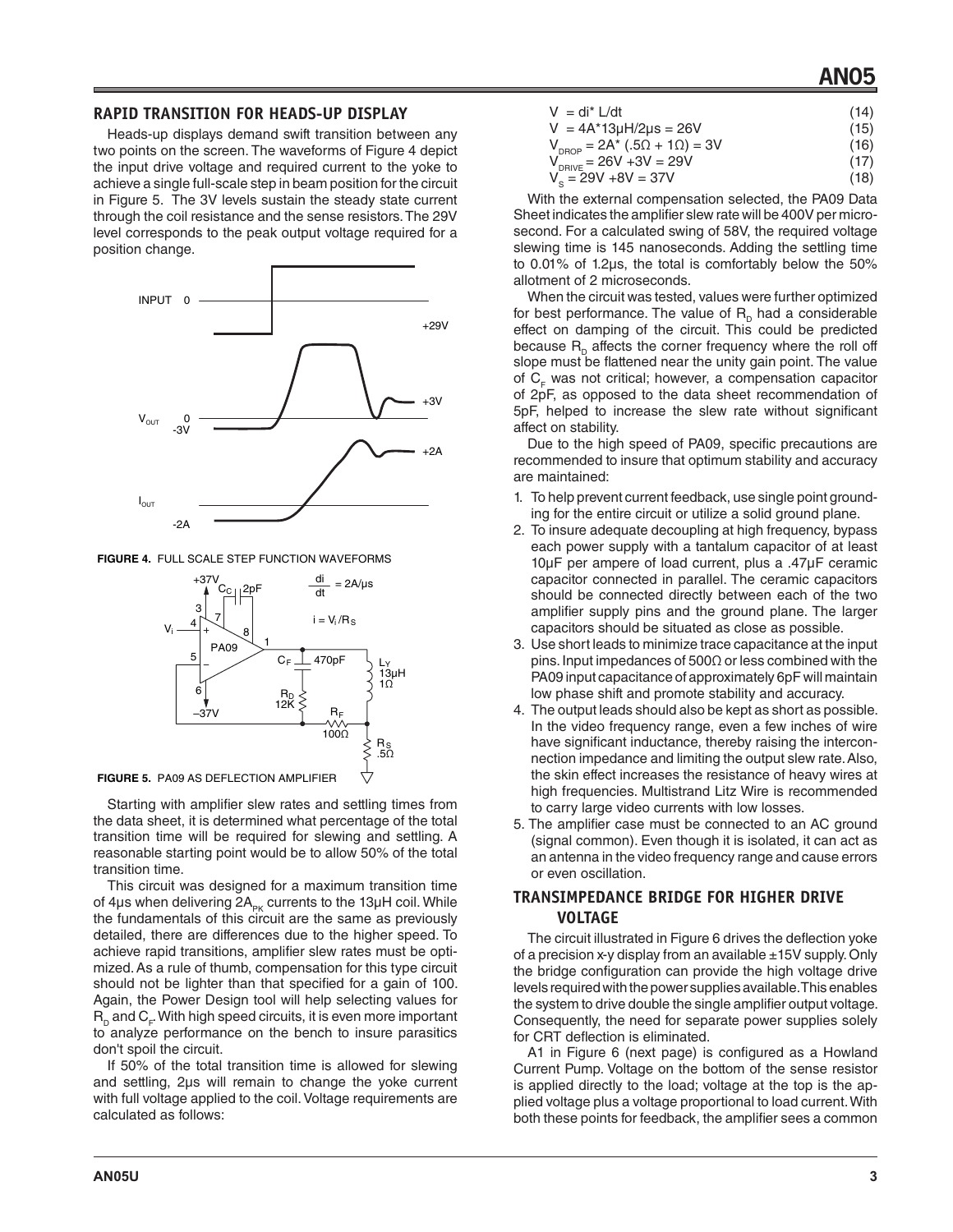

**FIGURE 6.** CURRENT-OUT BRIDGE DRIVE

function of load voltage on both inputs which it can reject (CMR), but sees a function of load current differentially. In this arrangement, A1 drives the load anywhere required (with in saturation limits) to achieve load current commanded by the input signal. As ratio match between the two feedback paths around A1 is critical, these four resistors are often implemented with a resistor network to achieve both precision match and tracking over temperature. A2 provides a gain of -1 to drive the opposite terminal of the coil. Gain setting resistors for A2 are not nearly as critical, a mismatch here simply means one amplifier works a little harder than the other. The PA02 brings a unique combination of high slew rate and low saturation voltage to this circuit. Starting values for the R-C compensation network come from Power Design and are fine tuned with bench measurements.

At first glance, it might appear the choice of  $2\Omega$  for the sense resistor is quite large because the peak voltage drop across it is 7.5V, or half the supply voltage.

Voltage across the inductor required to move the beam is given by:

$$
V_1 = 300 \mu H * 7.5 A / 100 \mu s = 22.5 V \tag{19}
$$

If one were to add to this the peak voltage drop across the coil resistance (1.5V) and the sense resistor (7.5V), it would be easy to assume a total swing of 31.5V or greater than 15V at 3.75A would be required of each amplifier.

Salvation for this problem lies in analyzing current flow direction.

In the middle graph of Figure 7, we find the large sense resistor does not destroy the circuit drive capability. The main portion of the transition is complete in about 80µs and settles nicely.

In the top graph, we find a surprise; both amplifiers are actually swinging OUTSIDE their supply rails. The "upside down" topology of the output transistors in the PA02 allows energy stored in the inductor to fly back, turning on the internal protection diodes. The result is peak voltages in the first portion of the transition greater than total supply.



**FIGURE 7.** BRIDGE DRIVE CURRENTS AND VOLTAGES

In the bottom graph, we find stored energy in the inductor develops voltage across the sense resistor, which ADDS to the op amp voltage until current crosses zero. In this manner, peak voltage across the coil is nearly 40V!

The seemingly large value of sense resistor did not kill us on voltage drive requirements and gives two benefits: First, internal power dissipation is lower than with a smaller resistor. Secondly, with larger feedback signal levels, the amplifier closed loop gain is lower; loop gain is larger; fidelity of the current output is better; and voltage offset contributes a lower current offset error.

#### **CONCLUSION**

The capabilities of the power op amp provide higher accuracy levels, the ability to position beams in any desired position and to retain a steady state position. Having both the power and signals stage in one compact package offers space/weight advantages. The lower parts count increase reliability.

Power op amps are comparatively inexpensive and easy to use. They represent the most efficient solution to reducing development costs and decreasing design time.